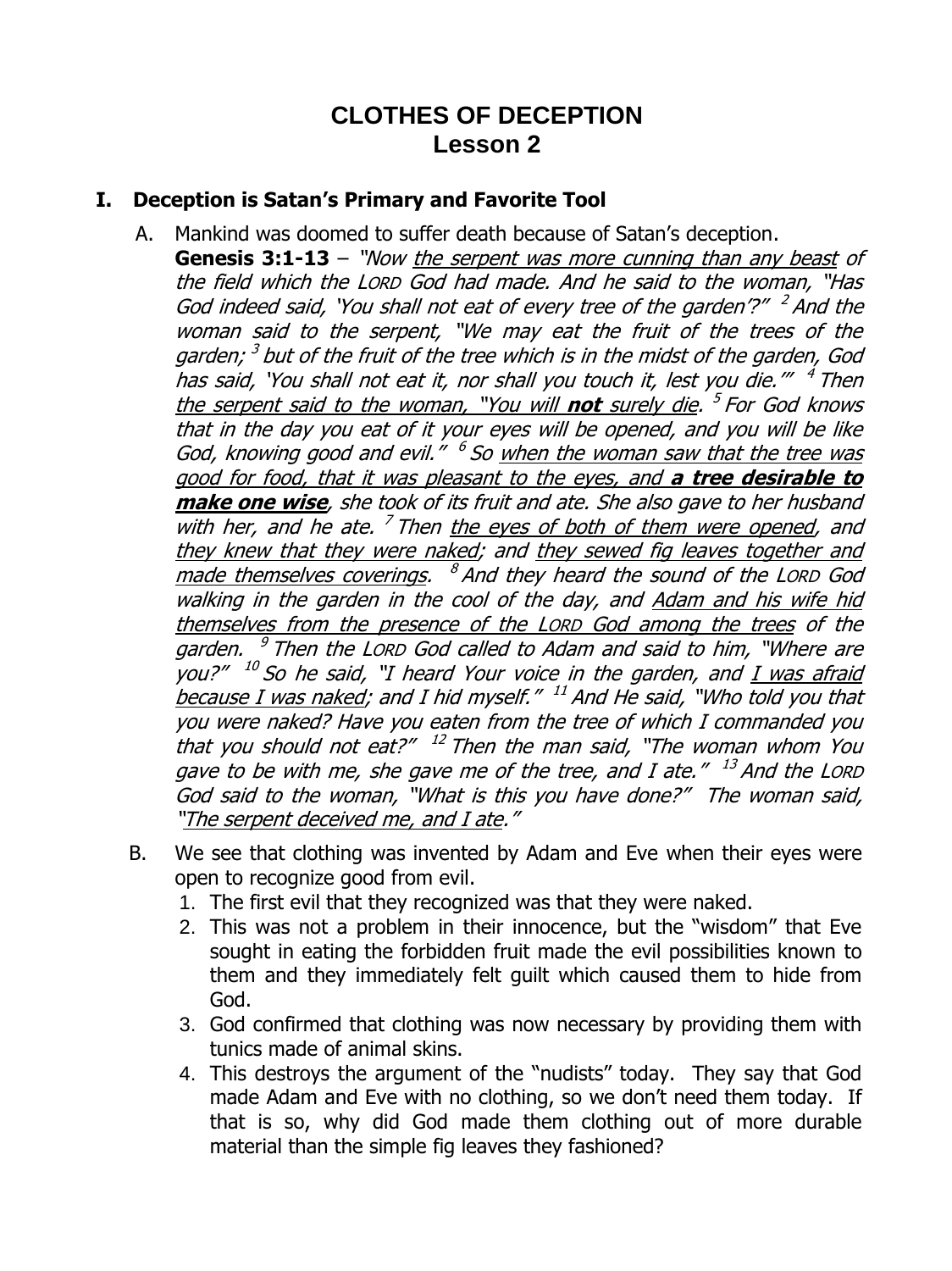### **II. This Brings Us To A Great Deception Used Against The Israelites As They Settled In Canaan.**

- A. After forty years of wandering in the desert, all of the disobedient first generation had died except Joshua and Caleb who were two of the original 12 spies sent into Canaan when they left Egypt. (**Numbers 13-14**)
	- 1. Joshua and Caleb believed that God would provide a great victory over all the inhabitants of Canaan.
	- 2. The other ten convinced the people that the inhabitants in Canaan were giants in fortified cities. There was no way the Israelites could defeat them.
	- 3. Because the people believed the ten spies and refused to go into Canaan, God made them wander in the desert for 40 years (one year for every day the spies were in Canaan).
	- 4. Even Moses, Aaron and Miriam were not permitted to enter the land for.
	- 5. God choose Joshua to take the place of Moses as the leader of the Israelites.
- B. God had given instructions regarding what was to be done when the time came to enter Canaan.

**Deuteronomy 7:1-8** – "When the LORD your God brings you into the land which you go to possess, and has cast out many nations before you, the Hittites and the Girgashites and the Amorites and the Canaanites and the Perizzites and the Hivites and the Jebusites, seven nations greater and mightier than you, <sup>2</sup> and when the Lorp your God delivers them over to you, you shall conquer them and utterly destroy them. **You shall make no covenant with them nor show mercy to them.** <sup>3</sup> Nor shall you make marriages with them. You shall not give your daughter to their son, nor take their daughter for your son. <sup>4</sup> For they will turn your sons away from following Me, to serve other gods; so the anger of the LORD will be aroused against you and destroy you suddenly. <sup>5</sup> But <u>thus you shall deal with them</u>: you shall destroy their altars, and break down their sacred pillars, and cut down their wooden images, and burn their carved images with fire. 6 For you are a holy people to the LORD your God; **the LORD your God has chosen you to be a people for Himself**, a special treasure above all the peoples on the face of the earth. <sup>7</sup> The Lorp did not set His love on you nor choose you because you were more in number than any other people, for you were the least of all peoples; <sup>8</sup> but because the LORD loves you, and because He would keep the oath which He swore to your fathers, the LORD has brought you out with a mighty hand, and redeemed you from the house of bondage, from the hand of Pharaoh king of Egypt."

- C. The first city to be destroyed in Canaan was Jericho. You are familiar with the elaborate plan that God gave to Joshua for defeating this great walled city. (**Joshua 6**)
	- 1. The Priests and the people walked through the Jordan river on dry land (just as they had walked through the Red Sea when they left Egypt).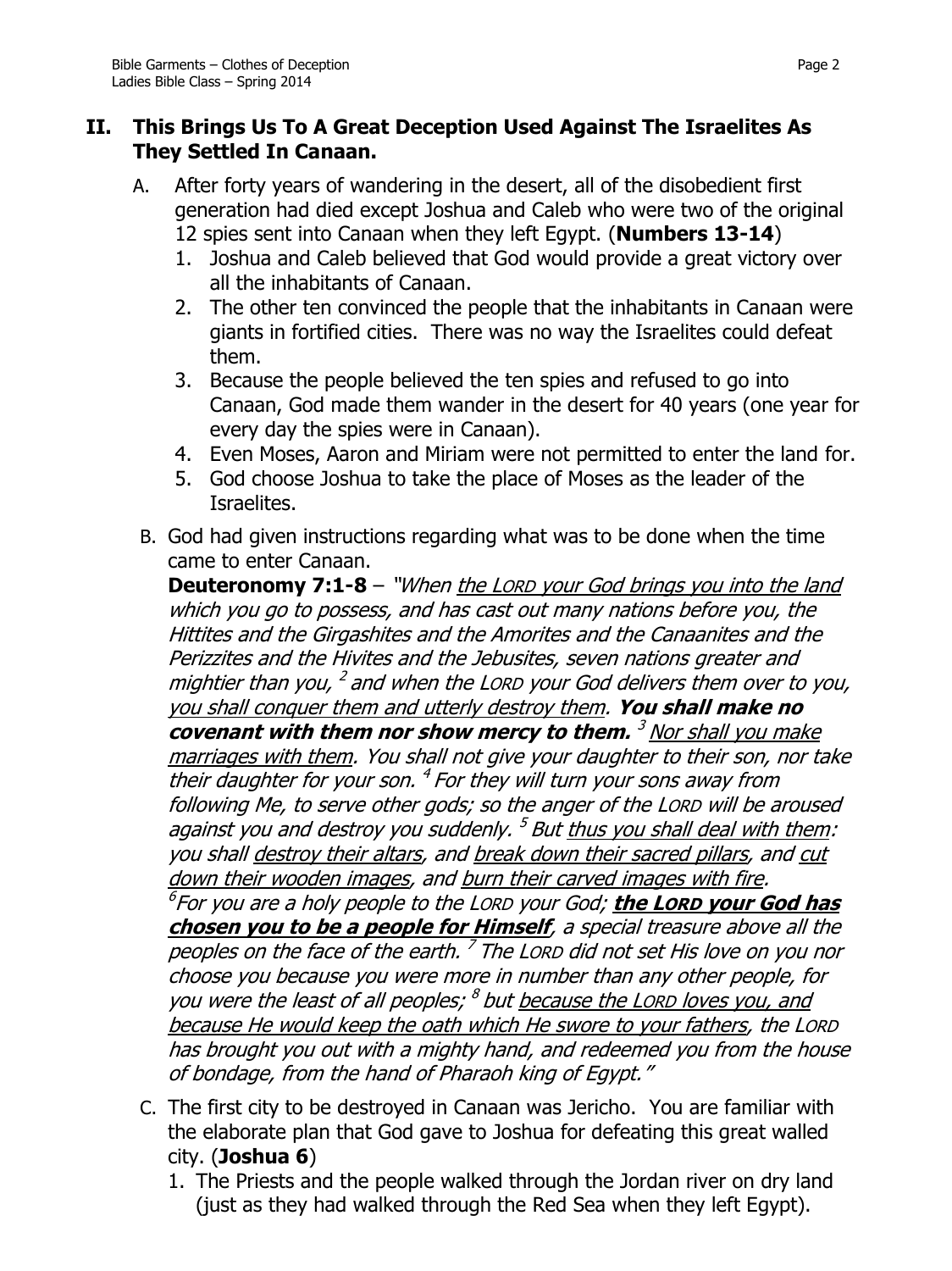- 2. They marched around the city of Jericho silently once each day for six days.
- 3. On the seventh day they marched around the city seven times and when the signal was given they gave a great shout and the walls of the city fell down so that they could walk into the city to capture it.
- 4. Joshua gave these instructions for the capture of Jericho: **Joshua 6:18** –  $18$  –  $18$  and you, by all means abstain from the accursed things, lest you become accursed when you take of the accursed things, and make the camp of Israel a curse, and trouble it."
- 5. They were forbidden to take any of the plunder of the city for themselves. Only the vessels made of gold, silver, brass and iron were to be taken into the treasury of the Lord.
- 6. However, one man could not resist the temptation and he took some of the accursed things from Jericho, but no one in Israel was aware of his sin.
- D. The next city to be destroyed was Ai.
	- 1. The anger of the Lord burned against Israel because of the accursed things.
	- 2. Joshua was unaware of the Lord's anger and he sent men to Ai to spy out the land. Their report was that it was a small city and only 3,000 men would be required to defeat Ai.
	- 3. However, when they went to take the city, they were soundly defeated by the men of Ai.
	- 4. When Joshua and the elders learned of the defeat, he tore his clothes and asked God why He had brought them to this defeat.
	- 5. God spoke to Joshua saying, **Joshua 7:11-12** – "Israel has sinned by taking some of the accursed items. I will no longer be with you until you destroy these items."
	- 6. Joshua called all the tribes together and the tribe of Judah was selected, the clan of Judah, the family of Zarhites. Joshua called each man forward until Achan who was identified as the guilty one.
	- 6. Achan admitted his guilt and told them where to find the items. Then Achan and his whole family were stoned to death. His family and all that he possessed was burned and covered with stones.
	- 7. Joshua devised a battle plan for defeating Ai and the Israelites destroyed the city and inhabitants except the king, whom they took back for execution.
- E. When the kings of six of the other inhabitants in Canaan heard of the defeat of Jericho and Ai, they joined forces and planned to attack the Israelites together.
	- 1. However, the inhabitants of Gibeon were very cunning. They had a better plan to save their cities: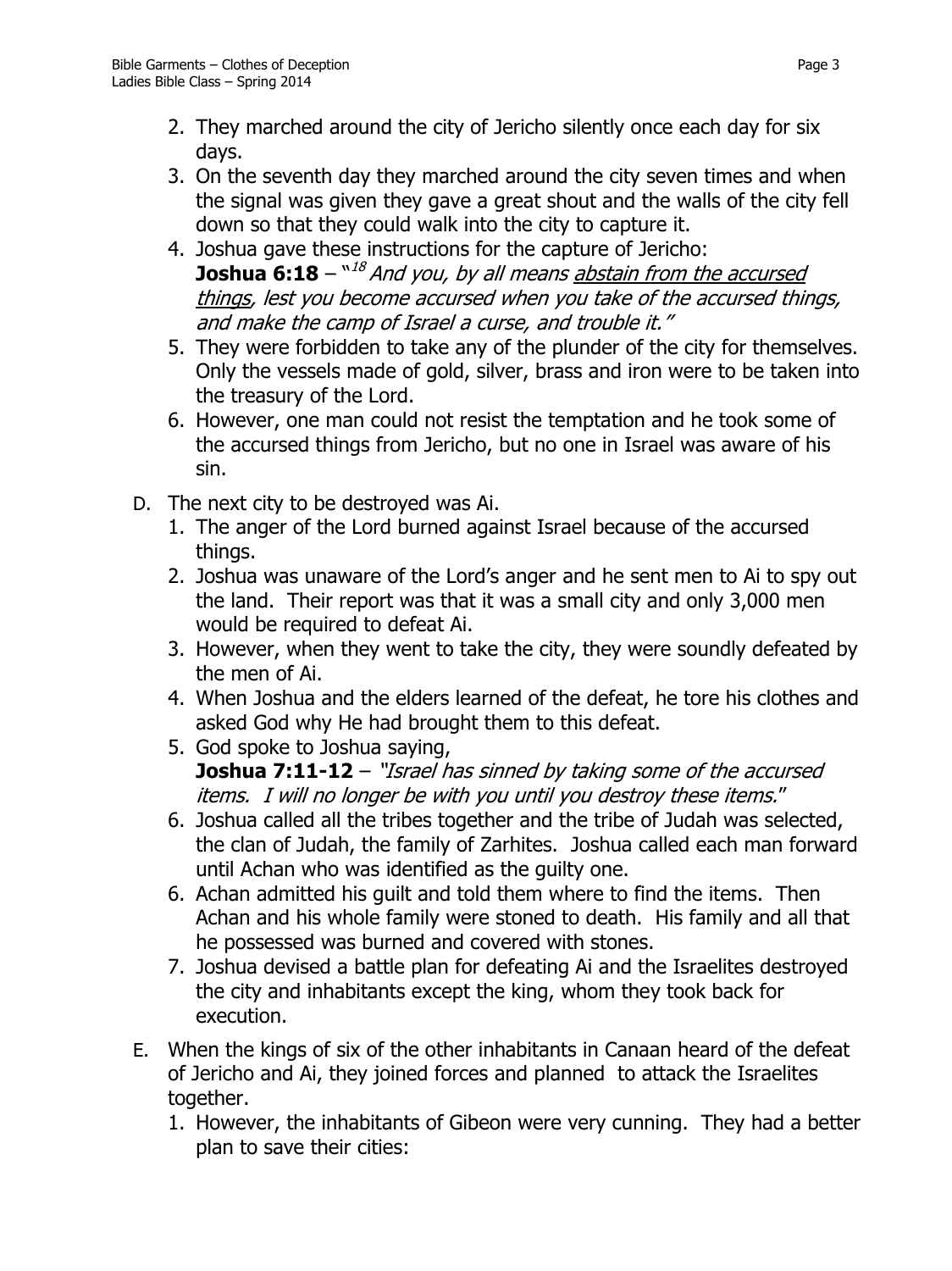**Joshua 9:3-15** – <sup>v3</sup>But when <u>the inhabitants of Gibeon heard what Joshua</u> <u>had done to Jericho and Ai</u>, <sup>4</sup>they worked craftily, and went and pretended to be ambassadors. And they took old sacks on their donkeys, old wineskins torn and mended, <sup>5</sup>old and patched sandals on their feet, and <u>old garments on</u> themselves; and all the bread of their provision was dry and moldy. <sup>6</sup>And <u>they</u> went to Joshua, to the camp at Gilgal, and said to him and to the men of Israel, "We have come from a far country; now therefore, make a covenant with us."  $^7$ Then the men of Israel said to the Hivites, "Perhaps you dwell among us; so how can we make a covenant with you?"  $^8$ But they said to Joshua, "We are your servants." And Joshua said to them, "Who are you, and where do you come from?" <sup>9</sup>So they said to him: "From a very far country your servants have come, because of the name of the LORD your God; for we have heard of His fame, and all that He did in Egypt, <sup>10</sup>and all that He did to the two kings of the Amorites who were beyond the Jordan—to Sihon king of Heshbon, and Og king of Bashan, who was at Ashtaroth. <sup>11</sup>Therefore our elders and all the inhabitants of our country spoke to us, saying, 'Take provisions with you for the journey, and go to meet them, and say to them, "We are your servants; now therefore, make a covenant with us."" <sup>12</sup>This bread of ours we took hot for our provision from our houses on the day we departed to come to you. But now look, it is dry <u>and moldy</u>. <sup>13</sup>And <u>these wineskins which we filled were new</u>, and <u>see, they are</u> torn; and these our garments and our sandals have become old because of the very long journey."<sup>14</sup>Then the men of Israel took some of their provisions; but they **did not ask counsel of the LORD**. 15 So Joshua made peace with them, and made a covenant with them to let them live; and the rulers of the congregation swore to them."

- 2. In today's society we would probably call a lawyer and sue one who signed a contract with us that was fraudulent. But the Israelites did not have that option – and neither do we if the issue involves a fellow Christians. (**I Corinthians 6:1-8**)
- 3. Three days after making the covenant with the Gibeonites, the Israelites learned that they were not from a far country, but were inhabitants of Canaan – a three day's journey away.

**Joshua 9:16-21** – "<sup>16</sup> And it happened at the end of three days, after they had made a covenant with them, that they heard that they were their neighbors who dwelt near them. <sup>17</sup> Then the children of Israel journeyed and came to their cities on the third day. Now their cities were Gibeon, Chephirah, Beeroth, and Kirjath Jearim. <sup>18</sup> But the children of Israel did not attack them, because the rulers of the congregation had sworn to them by the LORD God of Israel. **And all the congregation**  complained against the rulers. <sup>19</sup> Then all the rulers said to all the congregation, "We have sworn to them by the LORD God of Israel; now therefore, we may not touch them. <sup>20</sup> This we will do to them: We will let them live, lest wrath be upon us because of the oath which we swore to them."<sup>21</sup> And the rulers said to them, "Let them live, but <u>let them be</u> woodcutters and water carriers for all the congregation, as the rulers had promised them."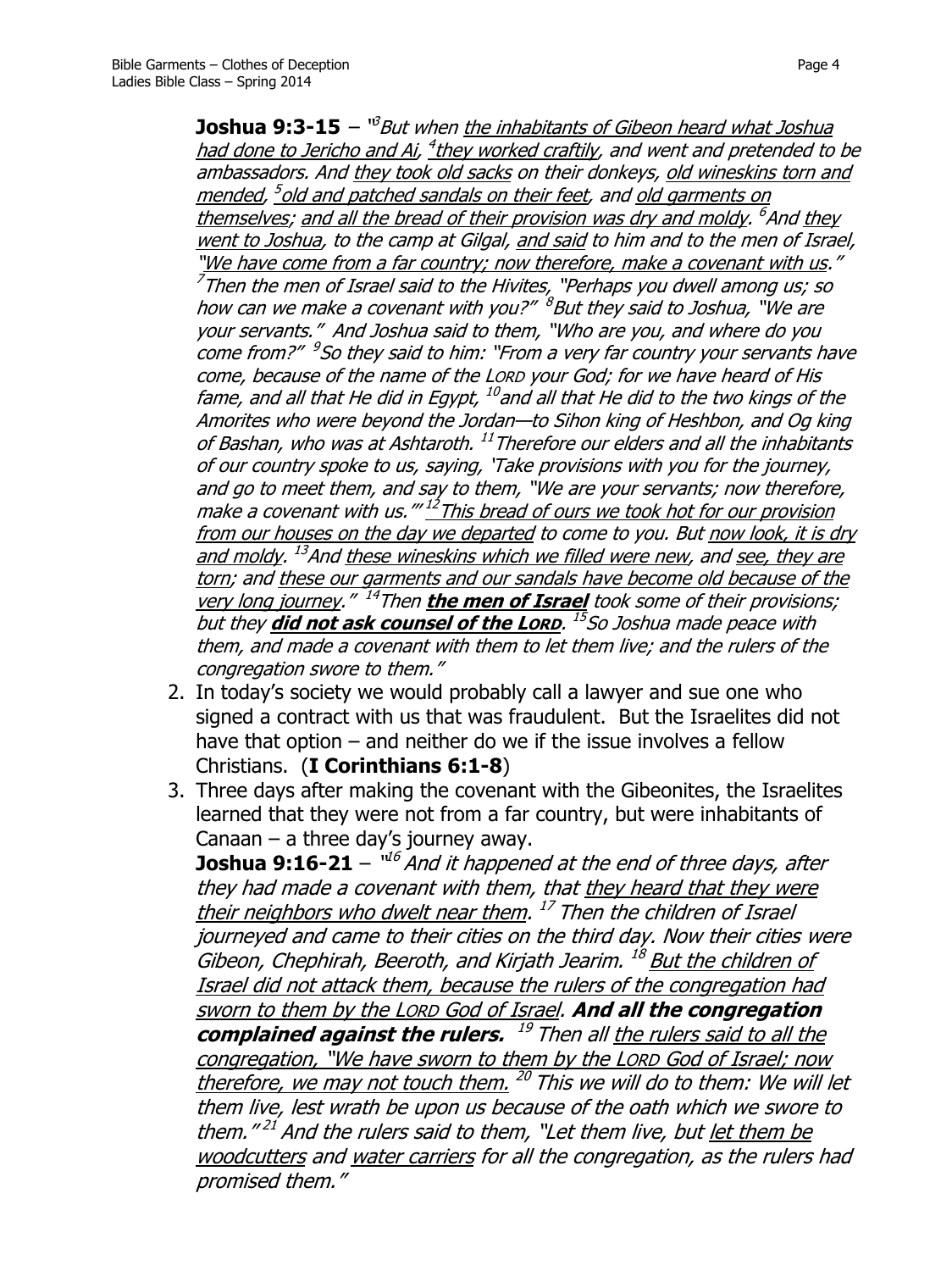- 4. Let's look at the law regarding keeping an oath:
	- a. **Leviticus 19:12** " *<sup>12</sup> And you shall not swear by My name falsely, nor shall you profane the name of your God: I am the LORD*."
	- b. **Deuteronomy 23:21-23** *" <sup>21</sup>When you make a vow to the LORD your God, you shall not delay to pay it; for the LORD your God will surely require it of you, and it would be sin to you. <sup>22</sup> But if you abstain from vowing, it shall not be sin to you. <sup>23</sup> That which has gone from your lips you shall keep and perform, for you voluntarily vowed to the LORD your God what you have promised with your mouth."*
	- c. **Numbers 30:1-2** *"Then Moses spoke to the heads of the tribes concerning the children of Israel, saying, "This is the thing which the LORD has commanded: <sup>2</sup> If a man makes a vow to the LORD, or swears an oath to bind himself by some agreement, he shall not break his word; he shall do according to all that proceeds out of his mouth."*
	- d. **Proverbs 20:25** "*It is a snare for a man to devote rashly something as holy, and afterward to reconsider his vows.*"
	- e. **Ecclesiastes 5:1-6** "*When you make a vow to God, do not delay to pay it; For He has no pleasure in fools. Pay what you have vowed—<sup>5</sup> Better not to vow than to vow and not pay. <sup>6</sup> Do not let your mouth cause your flesh to sin, nor say before the messenger of God that it was an error. Why should God be angry at your excuse and destroy the work of your hands?*
- 5. Even though the Gibeonites were dishonest and deceitful, the Israelites were bound by the vow they made with those wearing their "clothes of deception".
	- a. While the Gibeonites escaped complete destruction, they were never a free people again.
	- b. They were kept as slaves to the Israelites with specific jobs of cutting wood and carrying water for the house of the Lord – two of the lowest and most time consuming chores to be done.
	- c. The Israelites were forced to use their army to protect the three cities in Gibeon from other heathen nations in Canaan who attempted to blot them out.
	- d. This was a constant reminder to the Israelites of the great mistake they had made by making a covenant without seeking council from God before making such a commitment.
- F. Obviously, keeping one's word is an important part of living a Christian life, just as it was for the Jews. In fact, it is commanded:
	- 1. **Matthew 5:33-37** 33 "Again you have heard that it was said to those of old, 'You shall not swear falsely, but shall perform your oaths to the Lord.' <sup>34</sup> <u>But I say to you, do not swear at all</u>: neither by heaven, for it is God's throne; <sup>35</sup> nor by the earth, for it is His footstool; nor by Jerusalem, for it is the city of the great King. <sup>36</sup> Nor shall you swear by your head, because you cannot make one hair white or black.<sup>37</sup> But let your 'Yes' be 'Yes,' and your 'No,' 'No.' For whatever is more than these is from the evil one."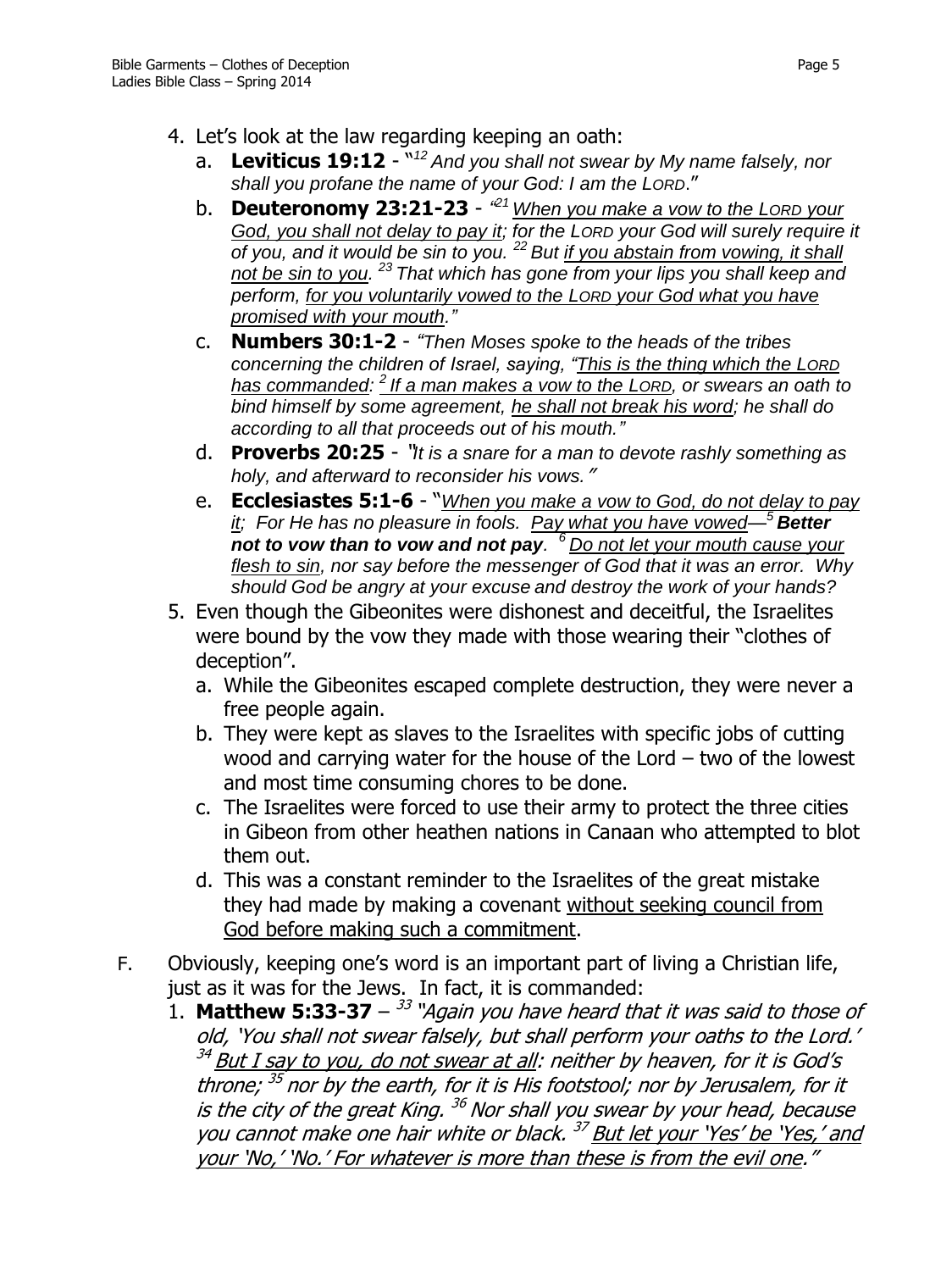- 3. Keeping one's word is one of the best ways to influence those in the world around us. Imagine what a negative influence we would be if we could not be counted on to keep our word while professing that we are disciples of Jesus Christ.
	- a. Paul warned the Jewish Christians in Rome that their hypocrisy was damaging the spreading of the gospel among the Gentiles.
	- b. **Romans 2:24** "<sup>24</sup> For "<u>the name of God is blasphemed among the</u> Gentiles because of you," as it is written.
	- c. We must never be such poor examples to the world that it would cause the lost world around us to blaspheme the name of God.
- 4. We should take another important lesson from the Israelites:
	- a. We all have times in our lives when we must make life-altering decisions.
	- b. Before making a commitment that we may come to regret, we should take time to ask God to give us wisdom to make the proper decisions.
	- c. We should take stock of how this decision will affect our spiritual life, more so than how it affects our physical life. Some of those decisions may be:
		- where we will live (or move to)
		- where we will work for a living
		- the daily decisions that are required in raising Godly children
		- what the priorities are in our lives
		- how we budget our money
		- our involvement in the local work of the church
	- d. We must ask ourselves: "Will this make me a stronger Christian or will it serve to weaken me spiritually?"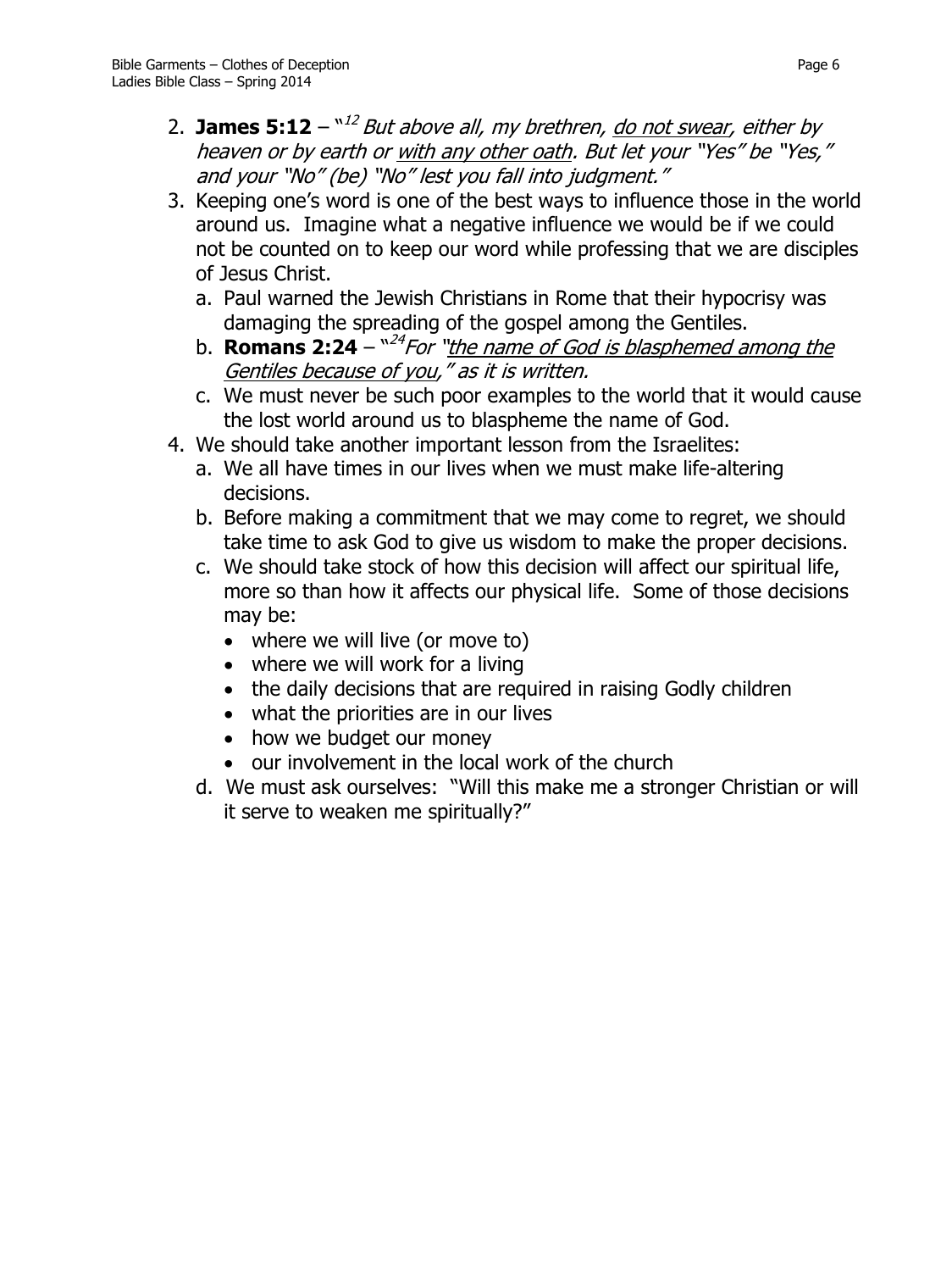## **QUESTIONS:**

- 1. As a foundation for this study, discuss two commands that had been given to the Israelites to govern such decisions:
	- a. Utterly destroy the inhabitants of Canaan (Deuteronomy 7:1-5).
	- b. Do not swear falsely [i.e. keep your vows] (Leviticus 19:12).
- 2. How did the Gibeonites deceive Joshua and the children of Israel? (Josh. 9:3-5) Why?
- 3. How were they received by the princes of Israel? (Josh. 9:14-19)
- 4. Give two reasons why there was a conflict between the princes of the congregation and the people? (Josh. 9:14-15) a. b.
- 5. It is obvious from reading the account that the Gibeonites lied and purposefully deceived the leaders of Israel. How could Joshua and the elders have known what to do? (Deuteronomy 7:1-5)
- 6. Once the Israelites realized they had been deceived into disobeying the command of God, what other dilemma did they face? (Joshua 9:19)

Why could they not go back on their word and break the covenant? (Leviticus 19:12)

## **RESEARCH QUESTION:**

7. Under the Mosaic Law, all vows, covenants, leagues, treaties and promises were viewed as binding. Search the following scriptures to see just how important these were before God:

| Leviticus 19:12 | Num. 30:15    |
|-----------------|---------------|
| Deut. 23:22     | Prov. 20:25   |
| Deut 23:21-23   | Eccl. $5:1-6$ |
| Num. 30:1-2     |               |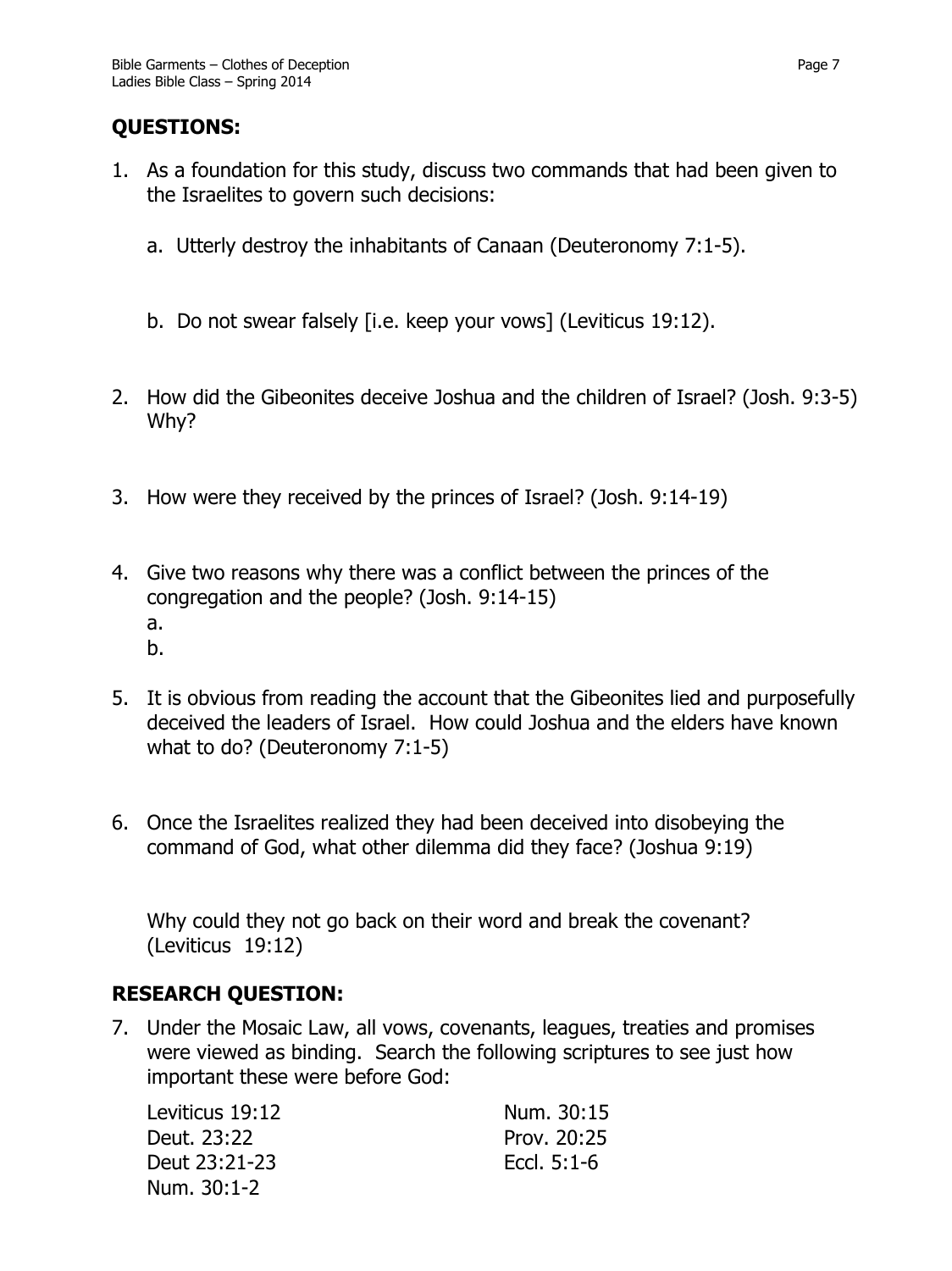- 8. Why was Joshua forced to make peace with the Gibeonites? (Deut. 20:10-18)
- 9. What Gentile lady worked wilily (cleverly) to secure safety from being destroyed by the Israelite armies? (Joshua 2:9-14)
- 10. Did any city or nation make peace with the children of Israel? (Josh. 11:19)
- 11. How do we know that God was not pleased with what King Saul did against the Gibeonites? (2 Samuel 21:1-9)

What did King David do to make peace with them?

- 12. How does Jeremiah 18:7-8 apply to this situation?
- 13. Today in the New Testament, how are covenant breakers described? (Romans 1:28-32)

How will obeying James 1:19 help us to avoid this sin?

- 14. What is Jesus' admonition? (Matt. 5:33-37)
- 15. What other principles can be used to govern our decisions? (Proverbs 3:5-6; 20, 27; Hosea 4:6)
- 16. Why did Paul, with the apostles and elders, ask counsel of the Lord? (Acts 15:1-2; 13-29)
- 17. What must we remember as we make decisions about things people teach in religion? (Galatians 1:8-9; 1 Corinthians 2:4-5; Philippians 4:6; Ephesians 6:18)